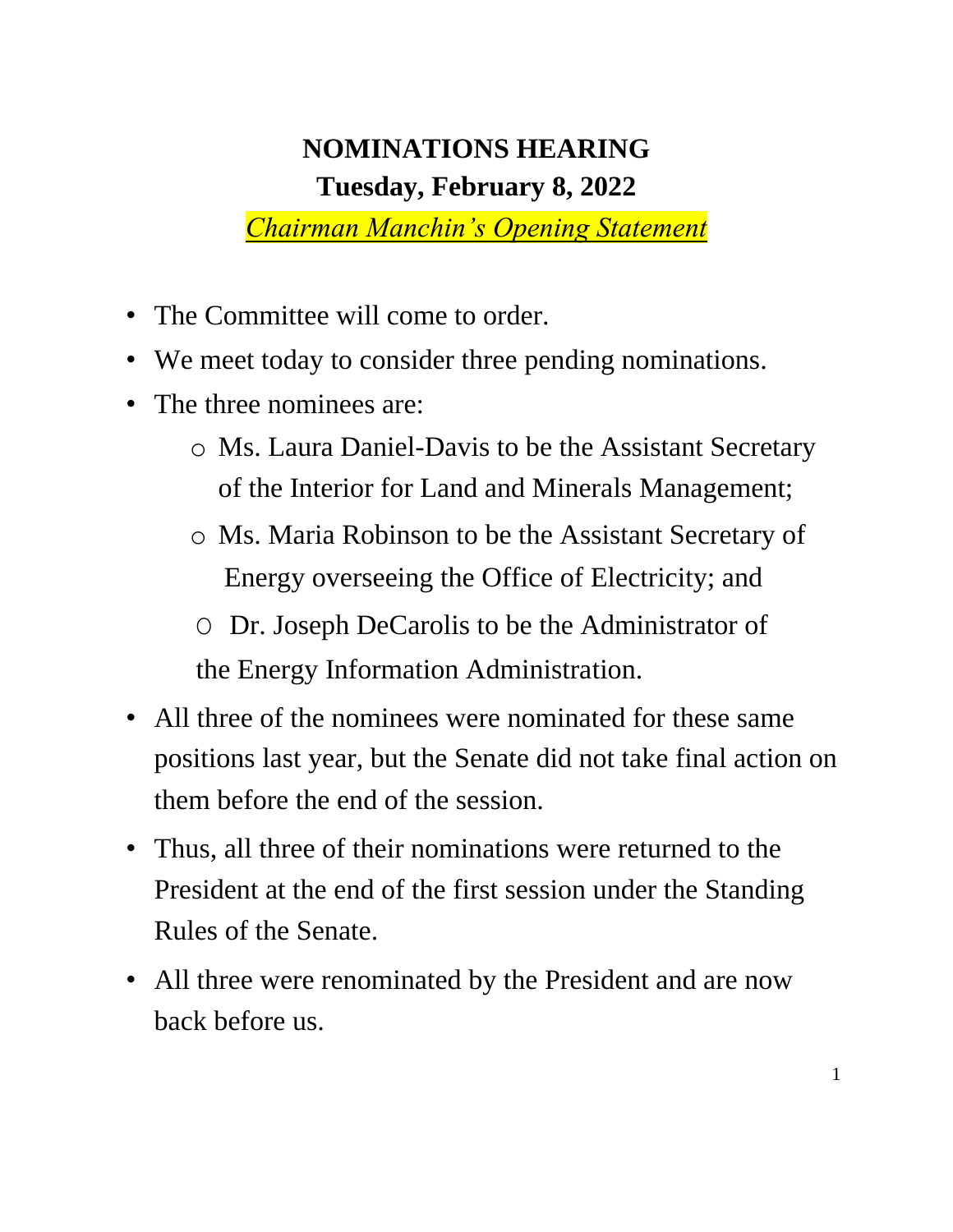- Ms. Daniel-Davis has been here before.
- The Committee held a hearing on her nomination last September.
- Although the Committee usually foregoes a second hearing in cases like this, we have held second hearings before when Members request them.
- We very much appreciate your willingness to return, Ms. Daniel-Davis, and to answer any additional questions Members may have.
- Unfortunately, the Committee was unable to schedule a hearing on Ms. Robinson and Dr. DeCarolis's nominations last fall, so this is their first hearing.
- We welcome all three nominees and thank each of them for being here this morning and their willingness to serve in these important positions.
- Welcome, too, to each of your family members. Thank you all for being here as well.

## *Ms. Laura Daniel-Davis*

- As I said, Ms. Daniel-Davis has been through this before.
- It is no reflection on her personally that she has been called back for a second hearing.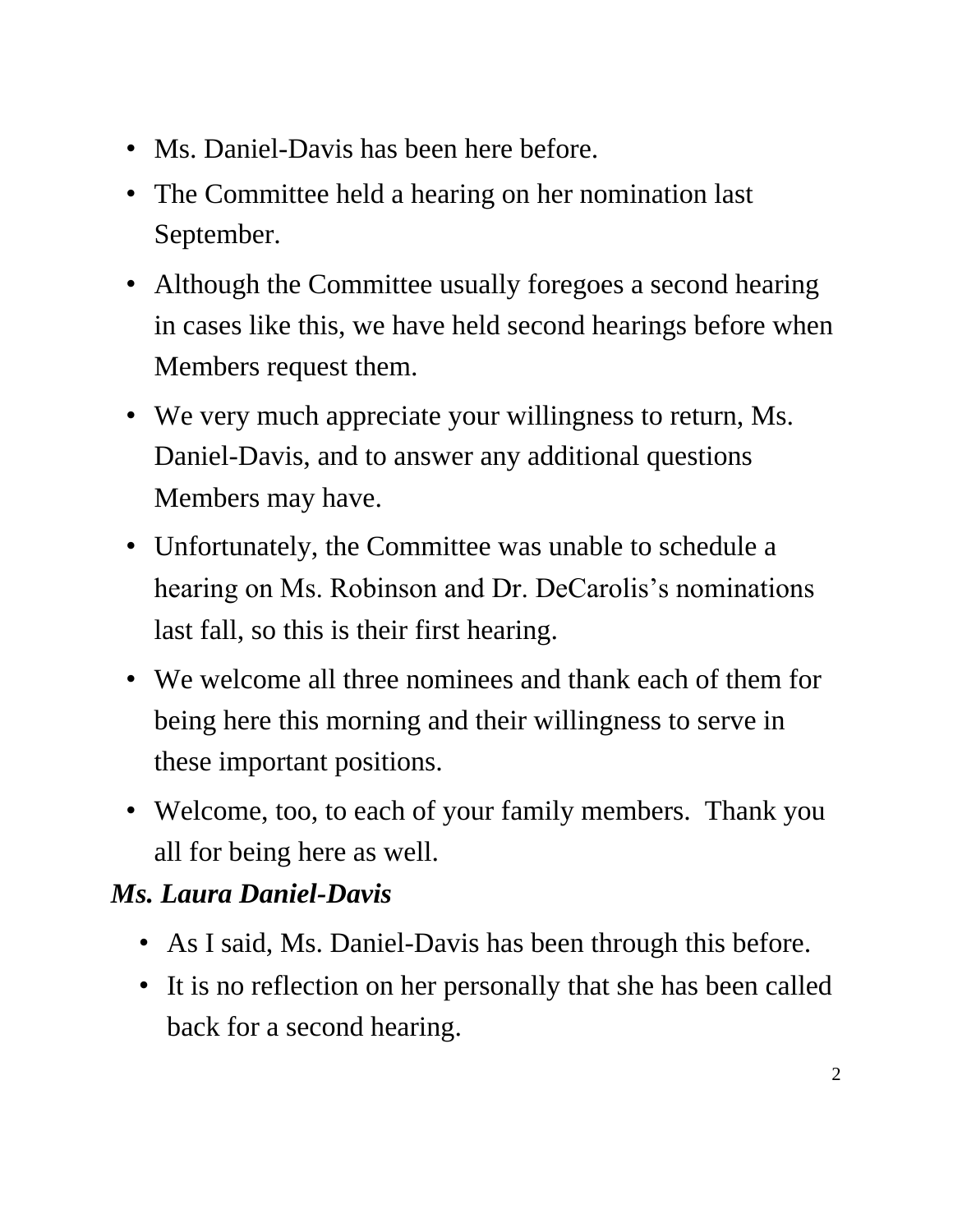- It is, I believe, I reflection on the importance of the office to which she has been nominated, the breadth of her portfolio, and the interest Members of this Committee have in the policies that her office oversees.
- The Assistant Secretary for Land and Minerals Management oversees four of the great bureau and offices of the Department of the Interior:
	- o The Bureau of Land Management; o The
	- Office of Surface Mining;
	- o The Bureau of Ocean Energy
	- Management; and
	- o The Bureau of Safety and Environmental Enforcement.
- Members of the Committee may disagree with each other and with the Administration over the land and minerals management policies pursued by this Administration—as we have with prior Administrations.
- But no one should doubt Ms. Daniel-Davis's knowledge and experience or her commitment to public service.
- She served as the Chief of Staff to the Deputy Secretary of the Interior during the Clinton Administration, and as Chief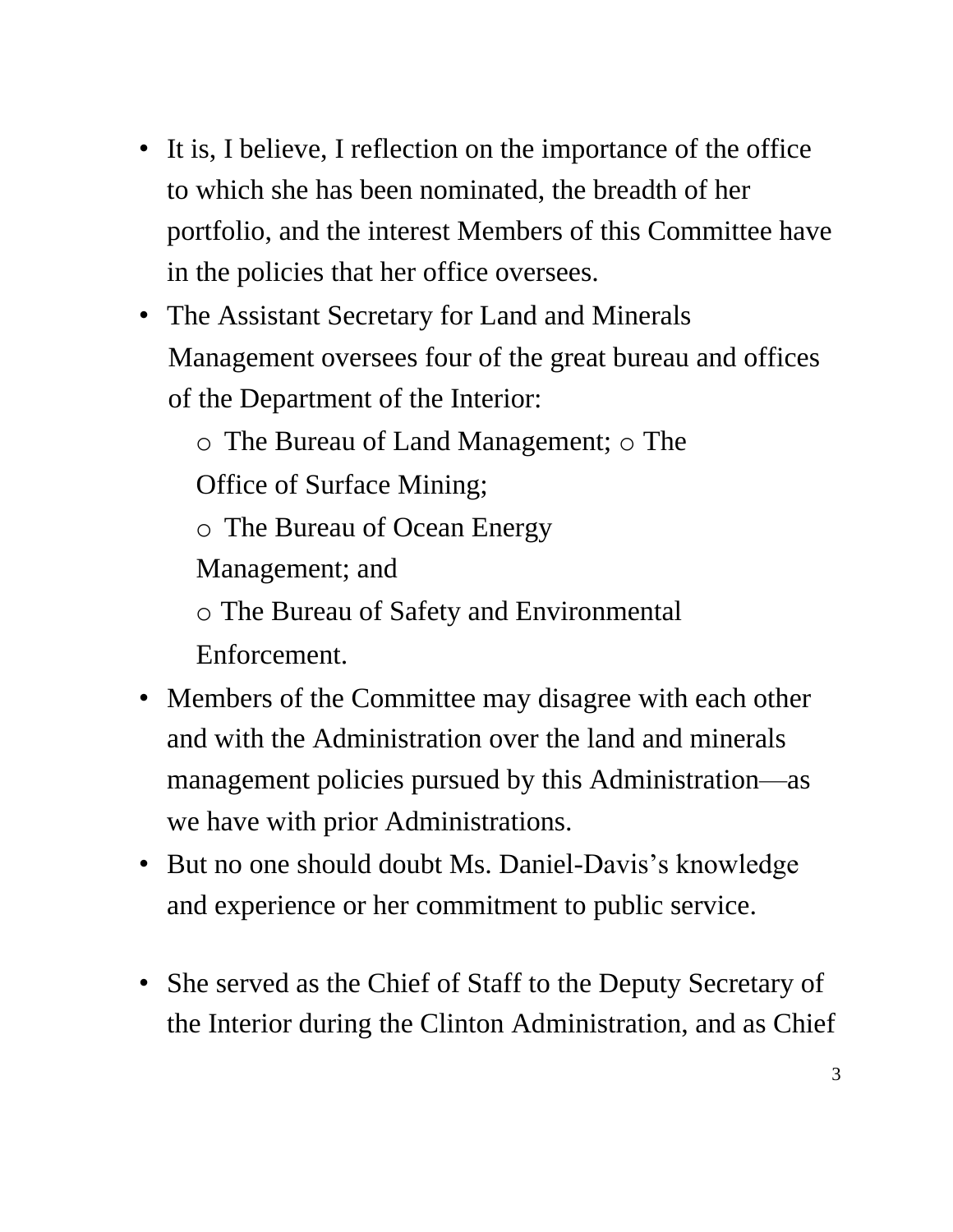of Staff to Secretary Salazar and Secretary Jewell during the Obama Administration.

- She has been serving as the Principal Deputy Assistant Secretary for Land and Minerals Management for the past year.
- She had my support last year and she still has it.

## *Ms. Maria Robinson*

- Our next nominee is Maria Robinson, who has been nominated to head the Department of Energy's Office of Electricity.
- The Office of Electricity was established in 2005 to help modernize the electric grid, enhance the grid's security and reliability, and to facilitate recovery from grid disruptions.
- The Assistant Secretary for Electricity is responsible for overseeing the Department's research and development activities aimed at modernizing and strengthening the electric grid, and for overseeing the four power marketing administrations.
- Ms. Robinson is currently a member of the Massachusetts House of Representatives, where she has been a leader on clean energy issues.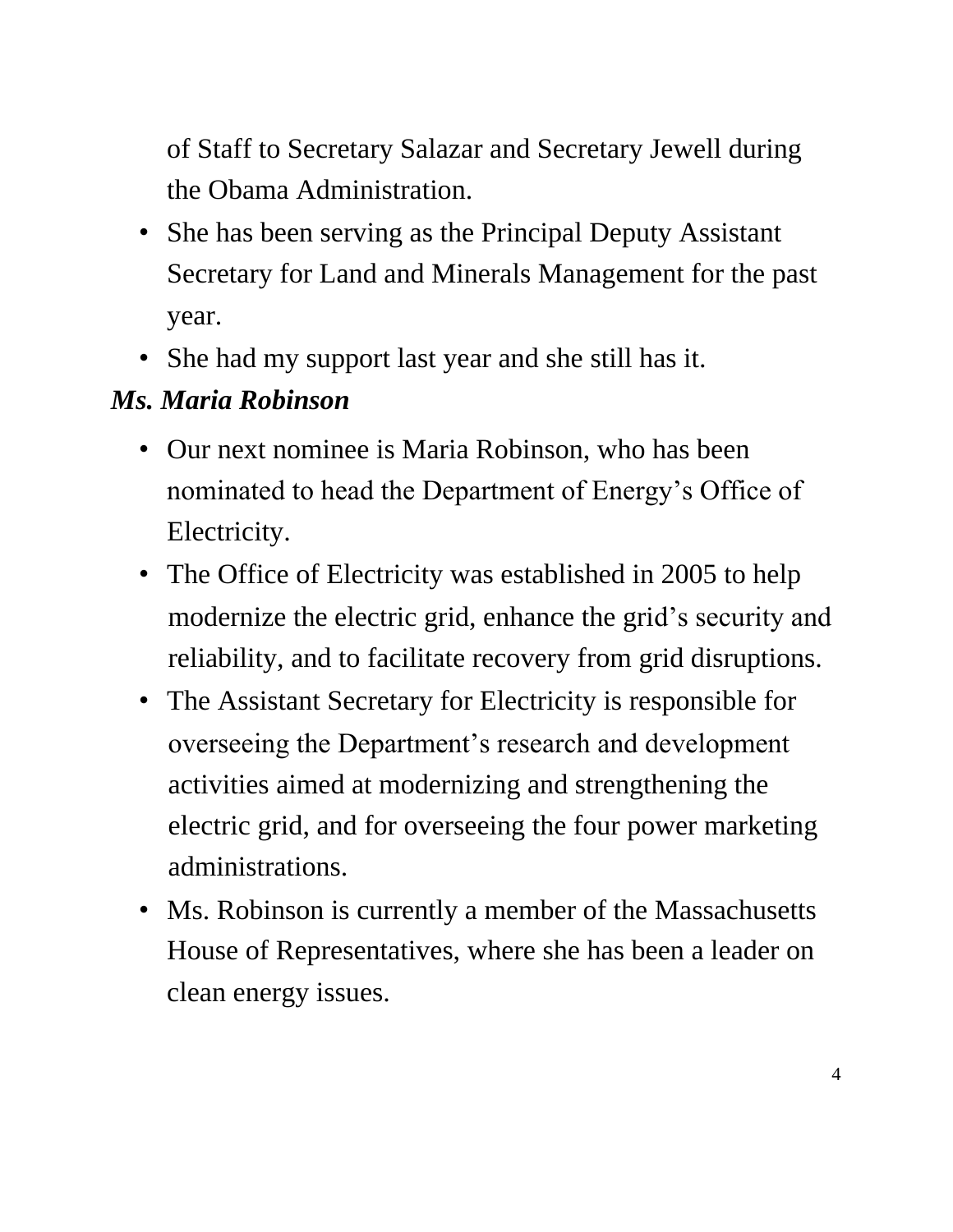- Before being elected to the Massachusetts Legislature, Ms. Robinson spent ten years working on wholesale electricity market regulatory issues and energy efficiency and renewable energy issues in the private sector.
- I look forward to hearing about the views, experience, and perspective she would bring to the Office of Electricity.

## *Dr. DeCarolis*

- Our final nominee is Dr. Joseph DeCarolis, who has been nominated to be the Administrator of the Energy Information Administration.
- EIA collects, analyzes, and publishes the energy data that the Department of Energy, other federal agencies, and Congress depend on to shape the nation's energy policy.
- The Administrator is responsible for collecting and analyzing energy information and forecasting future trends, but also preserving EIA's political independence and its professional integrity.
- Dr. DeCarolis has been a professor at North Carolina State University for the past 14 years, where he has focused on developing and applying energy system models.
- I want to thank all three for being with us this morning and for their willingness to accept these important positions.